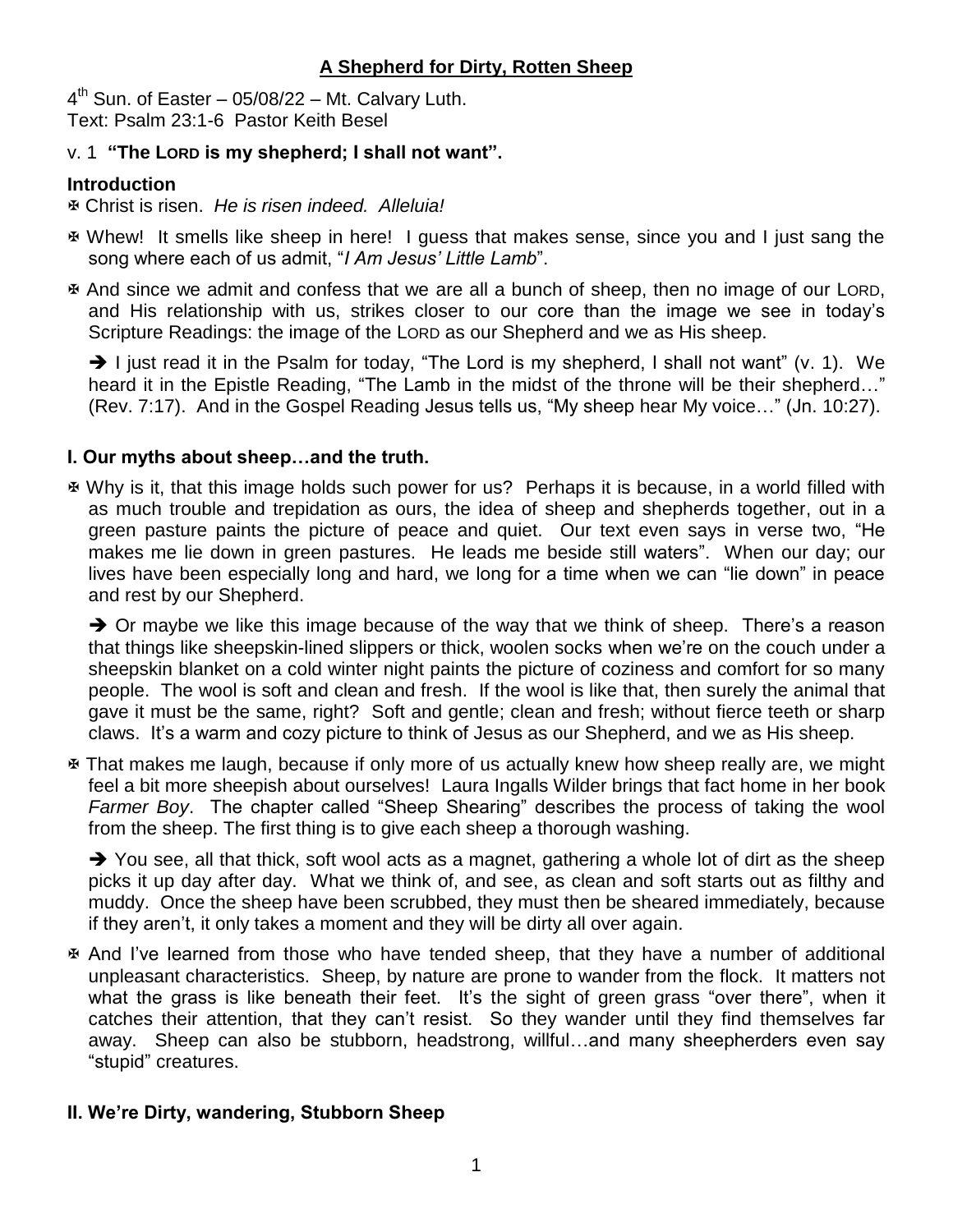Well, you and I, we are God's sheep; God's flock. And just like sheep out in the field, we Christians – living out among the filth of this sin-filled world – have an amazing ability to pick up a great amount of "dirt" from our surroundings.

→ There's a reason that Paul says in 1 Corinthians 15:33, "Bad company ruins good morals" and why good Christian parents are so concerned about what kind of friends their children make. We've all seen it – not only in others, but if we're honest we've seen it in our own lives. How often have our thoughts and words and actions been influenced so they end up reflecting those of our non-Christian neighbors!

 $\rightarrow$  We may not be able to avoid passing through the valley of the shadow of death, but when we begin to walk like those around us who are spiritually dead, we are flirting with a sort of death that is our own making – and we should be very much afraid!

 Frankly folks, when we humbly and honestly look at ourselves in the light of God's Law, what do we see there? We see all of the filth and mess in our lives! Instead of delighting in the blessed "oil" of grace that the Lord pours over our head – and partaking of the many good things He pours to "overflowing" in our cups – we covet the luxuries of this world; always wanting greener pastures, bigger lawns, houses that are better appointed than the Lord's (in a "better" part of town no-less), valuing the boss's praise and our friends' envy well above God's goodness and mercy.

 $\rightarrow$  Instead of trusting God to vindicate us for living and speaking according to His ways in the presence of our enemies, we fear them, smear them, speak all kinds of evil against them, and gloat when we see them stumble. Isn't it true? Every time we gather for worship in the Divine Service, as soon as the name of God and His forgiveness is placed upon us, we find that we must confess even more of our sins.

 Yes, we – God's sheep, also have a tendency to wander. Perhaps something hurtful is said to us, maybe even by the people of God. Or we experience some horrible, shocking event – a sudden death that we can't possibly explain in our understanding of a loving God, or rejection by a loved one that doesn't make sense when we've tried so hard to remain committed and faithful. Or maybe we catch sight of greener grass just over the next ridge – those worldly goods that draw us away, a catchier sounding philosophy or religion than what our Shepherd gives us in His Word.

 $\rightarrow$  And so we wander from God's house. We become angry with Him; lose faith in Him; lose confidence that His clear and simple Word and Sacrament are the richest table anyone could ever spread before us. And the next thing we know, months or even years have gone by, and we find ourselves alone, without Him, maybe without the dear ones He has given us.

 Isaiah 53:6 says it best, "We all, like sheep, have gone astray, each of us has turned to his own way". What – you and me stubborn? Sadly, yes. When things don't go our way, often far too quickly, we respond by digging in our heels and forcing others to drag us along. Instead of praying, "Thy will be done on earth as it is in heaven," we pray, "My will be done in heaven and on earth – or else!"

#### **III. The Shepherd became a Lamb to Save Us**

 Yes, we are sheep: dirty, lost, stubborn, sinful sheep. And so serious is our problem that God had to take a radical step to solve it. The Lord; the Shepherd of Israel, took on flesh and became the perfect Lamb of sacrifice.

→ Did you hear the words of John in our Epistle Reading, "The Lamb in the midst of the throne will be their shepherd" (Rev. 7:17). Yes, Jesus is "the Lamb of God", John 1:29 says, "who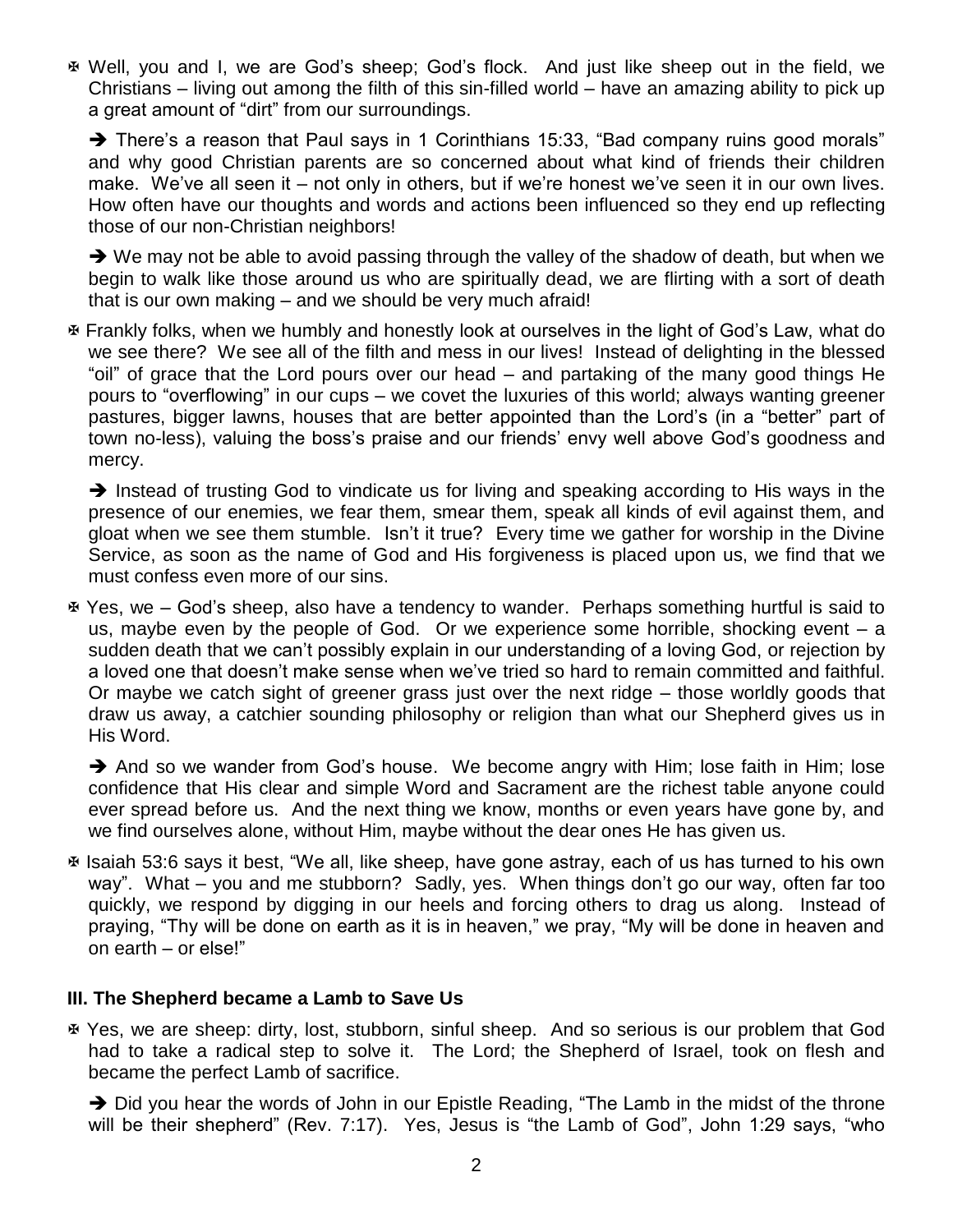takes away the sin of the world". He came in our flesh to be sacrificed in our place and He took away the filth and grime of our sin by washing us clean in His own pure blood.

 $\rightarrow$  And when we wandered and became lost; without hope and without God in the world, He searched and He found us far from His heavenly home. His search took Him to a lowly virgin in Nazareth; to a humble cave in Bethlehem, and finally, on a dark Friday afternoon, He went to an accursed tree. It's there, on the cross, that He conquered our willfulness by yielding His own will to that of His Father, all the way to His own death. Freely, willingly, lovingly He offered Himself up for us all, in sacrificial love to the Father.

 Today, on Mother's Day, we thank the LORD for the gift of His love to us, shown and expressed and lived out in and through the person of our mothers. Theirs is a unique, sacrificial, and constant love. I know, as I remember my own mother today, even as she is wrapped in the loving, eternal arms of Jesus in Paradise, that her love for me never seemed to waver!

 $\rightarrow$  Even as she watched me throw a baseball through the picture window, filling our living room with shards of glass, she still loved me. And yes, I know now that she even loved me as she and my father told me I was grounded for a week after that, and I was forced to watch my friends play outside for seven straight days through the new picture window that was installed.

→ Even when I lied to her countless times about wrongs I had done, or when I treated her with disrespect by willfully disobeying her, or when I called and woke her and my father up at 3:00am from the County Jail one time because I needed them to come and get me after I had been picked up for a DUI – even then, her love for me was an unstinting love – that's a love that is unmeasurable, excessively generous and without bounds!

- Well, where do you think mothers learn to love like that? As much as our world likes to think of our mothers as some kind of superheroes, the truth is they don't come upon their "superpowers" on their own. They learn them and they receive them from the true superhero, the only One whose love is perfectly unstinted – the LORD God Himself; the One who is their Shepherd, just as He is the Shepherd of us all.
- In fact, as I looked again at verses 2 and 4 in Psalm 23 this week, I saw something I haven't seen there before. It's what I have chosen to call the "Three P's of our Shepherd's Unstinting Love".

 $\rightarrow$  The first is our Shepherd's unstinting gift of provision. "He makes me lie down in green pastures. He leads me beside still waters". A full belly and a quenched thirst – if a sheep has those two things, it thinks, "I shall not want" for anything more. We all sang earlier that the LORD, our Shepherd, "knows my need and well provides me" (LSB #740, v.1) with "food, drink, clothing…house, home…money, goods…" (Small Catechism, pg. 258) and all that I need for this life and the next.

→ The second "P" is the Shepherd's unstinting gift of presence in verse four. "Even though I walk through the valley of the shadow of death, I will fear no evil, for You are with me". Jesus promised in Matthew 28:20, "I am with you always, to the end of the age". In the Gospel Reading today, Jesus adds an especially comforting tone to that promise when He says of His sheep, "No one will snatch them out of My hand" (Jn. 10:28).

 $\rightarrow$  And the third "P" is the Shepherd's unstinting promise of protection. At the end of verse four, "…Your rod and Your staff, they comfort me". A good shepherd needs no more of a weapon to fend off and protect his sheep from any and all predators than His rod. And with His staff He is able to pull those sheep that have become entangled in thick brush or have fallen into a crevice up and out to safety. Likewise Jesus, through the "rod and staff" of His grace and truth protects you and me from the snarling teeth of Satan who "prowls around like a roaring lion, seeking…to